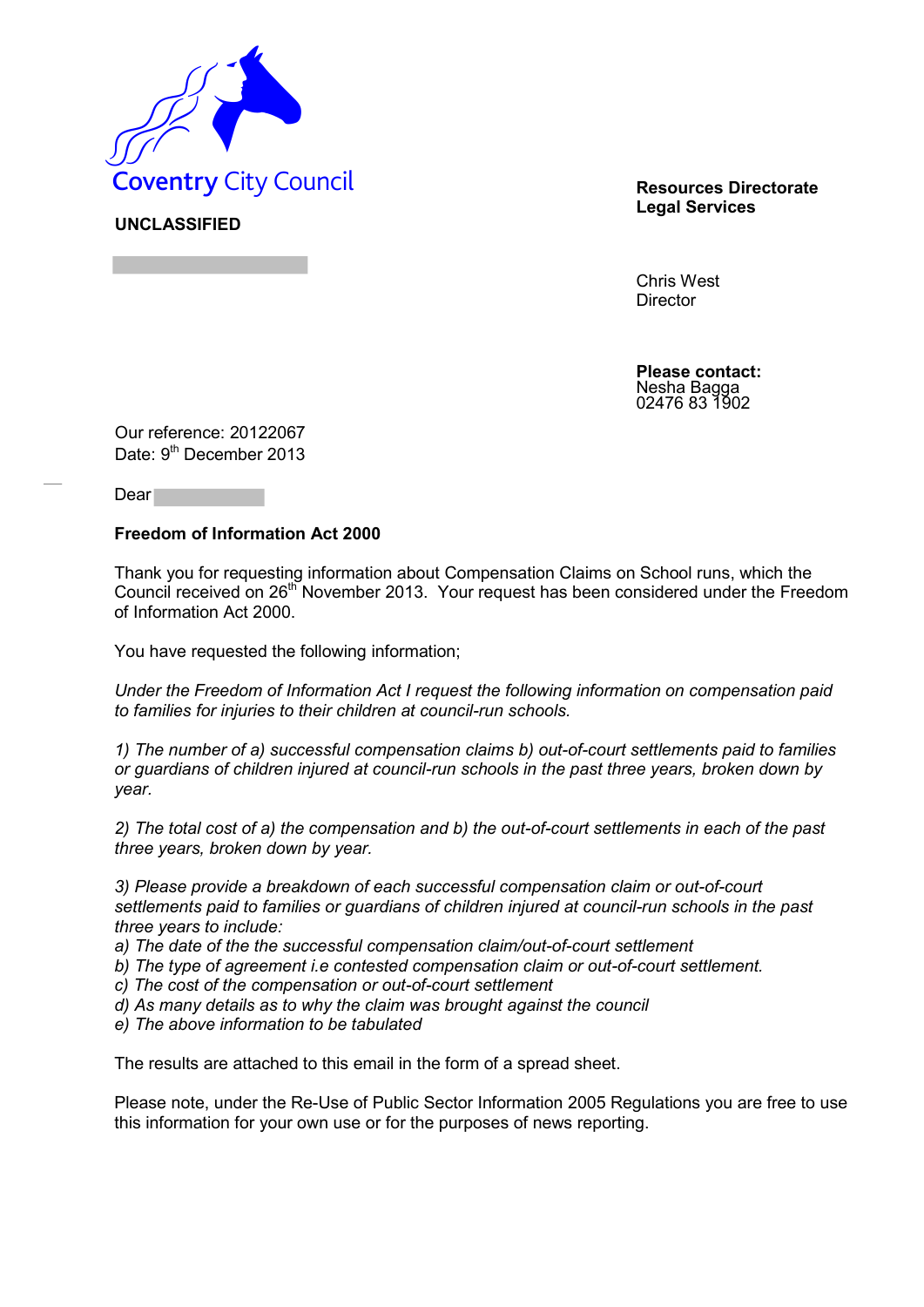However, any other type of re-use under the Regulations, for example; publication of the information or circulation to the public, will require permission of the copyright owner and may be subject to terms and conditions. For documents where the copyright does not belong to Coventry City Council you will need to apply separately to the copyright holder.

If you wish to apply to reuse the information you have requested or have any other issues relating to this request please do not hesitate to contact me.

You have a right to make representations about the outcome or handling of your request – in the first instance this must be made in writing within 40 working days of the date of this letter, to the Council's Information Governance Team at:

Council House, Room 21a Lower Ground Floor Earl Street, Coventry. CV1 5RR [infogov@coventry.gov.uk](mailto:infogov@coventry.gov.uk)

If you have done this and are still dissatisfied, the Information Commissioner can be contacted at:

Information Commissioner's Office Wycliffe House Water Lane Wilmslow **Cheshire** SK9 5AF

Yours sincerely

Nesha Bagga